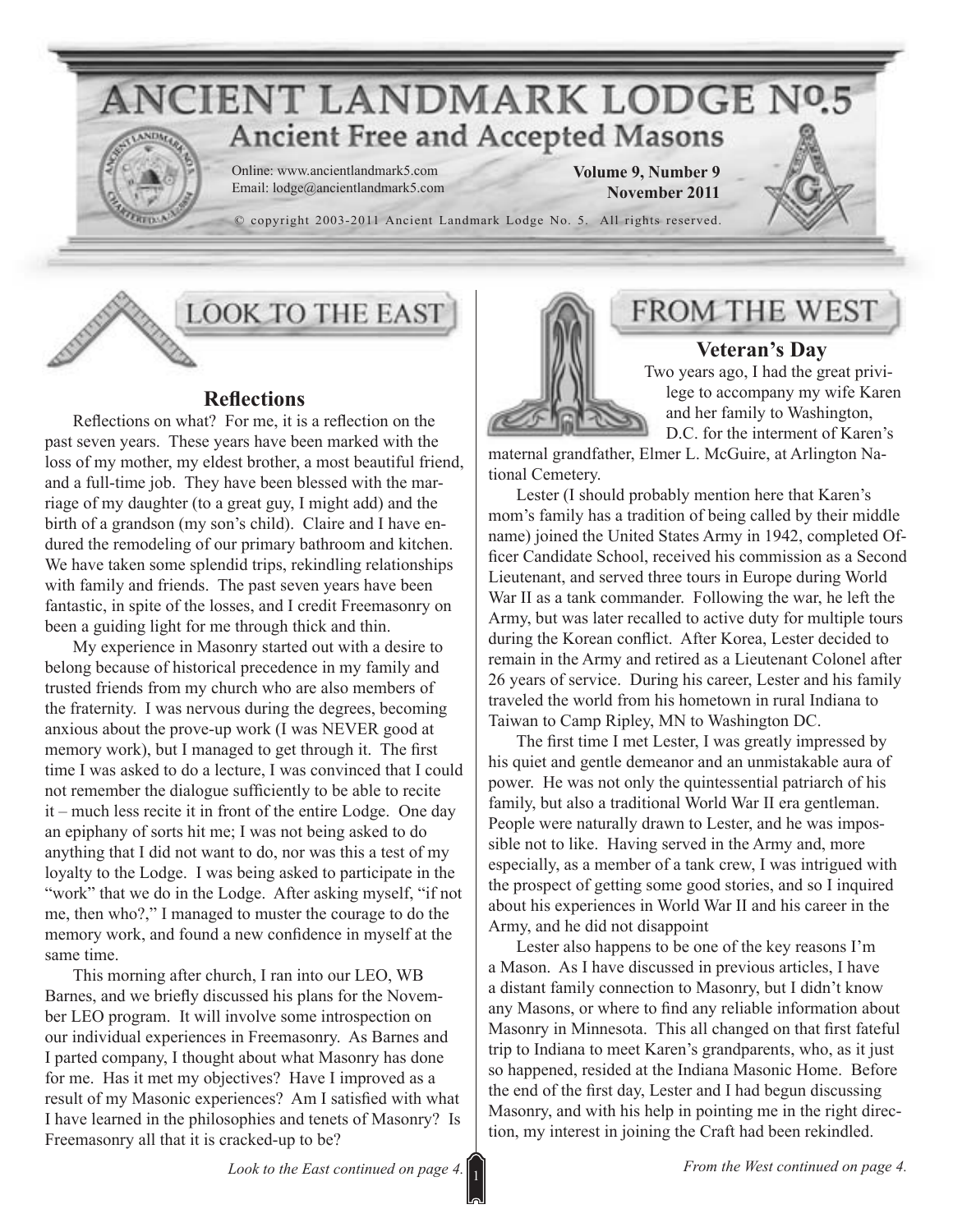

# **FROM THE SOUTH**

#### **October Second Degree** Brethren, our Fellowcraft degree will take place on Thursday, October 27th and will complete the second stage of our fall degree cycle. What is new and interesting

about this particular degree is the locale: we will not be presenting the Fellowcraft degree at our home Lodge building on Plato Blvd. Instead, we have selected a genuine Fellowcraft Lodge building in which to present our Second Degree to our newest Brethren. We will be holding the Fellowcraft degree at the Triune Temple at 1898 Iglehart Avenue in St. Paul. The building sits at the intersection of Iglehart and Howell in the Merriam Park neighborhood about two blocks west of Fairview Avenue and about a block north of Marshall Avenue. I've been able to gather a little bit of information about the building and its architect from a couple of sources and thought it would be fun to share:

Triune Temple is one of the few historic Masonic temples still remaining in the Twin Cities area. It is one of the earliest and best preserved buildings erected exclusively for the use of a single Masonic Lodge. The structure was built for Triune Lodge No. 190, AF & AM, by Henry C. Struchen (1871-1947), a member of Triune Lodge and a prominent builder in the city. Henry Struchen, although not an architect, was a contractor and designer.

Opening ceremonies for the building were held Thursday, March 2, 1911. Triune Temple was recognized for its historic and architectural significance by being placed on the National Register of Historic Places in 1980.

Stylistically, the temple is a good example of the Neo-Classical Revival of the opening decades of the twentieth century. The exterior is virtually unchanged, while the interior retains its classic integrity and remains substantially intact. The front facade features four Doric columns, pedimented windows, and a decorative cornice, while the Lodge room itself is adorned with stately pillars representing the five classical orders of architecture. The front of the building gives a hint of the grandeur inside. The interior cherry and maple woodwork and many of the original furnishings remain. The building is notable because it incorporates elements of Masonic ritual into its architectural design.

 Henry C. Struchen (1871-1947) was one of the first contractors in the State to work primarily with reinforced concrete, and his skill as a mason is evident in the building. Triune Lodge No. 190 was constituted in 1891, and many of the founding members of the Lodge were influential businessmen and social leaders in the Merriam Park area, and many were employed at the nearby Brown and Bigelow plant.

Brethren, this promises to be a great degree and should be a lot of fun. Come out and support our newest Brethren as they continue their Masonic journey. Joe Amos, Junior Warden



# **LODGE EDUCATION OFFICER**

*Last month's article on how Minnesota Masonic Ritual came about continues this month.*

**Minnesota Chooses a Standard Ritual**

The report of the Committee on Ritual was not ready in 1862 and in 1863 no mention is made of Ritual until the end of all the business when it was reported that "The M.W. Grand Master then proceeded to exemplify the work in the three Degrees as taught by him." It was then "Resolved, that the work [as exemplified] . . . be adopted as the work of this jurisdiction."

Now comes the interesting part: What ritual did they adopt? If I told you that they adopted the Conservator ritual you probably would not believe me, but that is what they did!

The "work" presented to the Grand Lodge had been prepared in two handwritten, plain English copies that were turned over by the Grand Master. (One of them is still in existence.) All of our subsequent work has preserved those handwritten words with very few minor changes. In 1981 Henry Van Geest (who was the Chairman of the Board of Custodians) showed me two books that he used to check the accuracy and spelling of the words in our ritual. These two books were the Mnemonics and Spelling Book of the Conservator Ritual!

In Coil's Masonic Encyclopedia it is stated that ". . . the rituals of several Grand Lodges closely resemble [the] Mnemonics." Minnesota did more than modify the Conservator Ritual to our own taste, after condemning it we then copied it word-for-word. Furthermore, we did not pay the author to use the ritual. We did not even give him credit -- we just stole it.

An aspect of this, which I think is very interesting, is that the Grand Lodges that adopted or openly used all or parts of the Conservator Ritual have subsequently made major changes to their ritual since that time. Contrarily, Minnesota, which purloined the same ritual, has preserved it with hardly a change.

Rob Morris' Cipher

[Quoted from Coil<sup>1</sup>s Masonic Encyclopedia, 1960 edition, pp127, 8]

The third major attempt to perfect Masonic cryptography was that of Rob Morris in the promotion of Conservators of Symbolic Masonry (q.v.) by which means he hoped to unify the ritual in the United States and preserve what he called the Webb-Preston work. Morris used two separate books, neither of which he considered meaningful without the other. One was called Mnemonics, which was the Masonic ritual in code, and the other was called the Spelling Book, which furnished the key to the code. Mnemonics continued for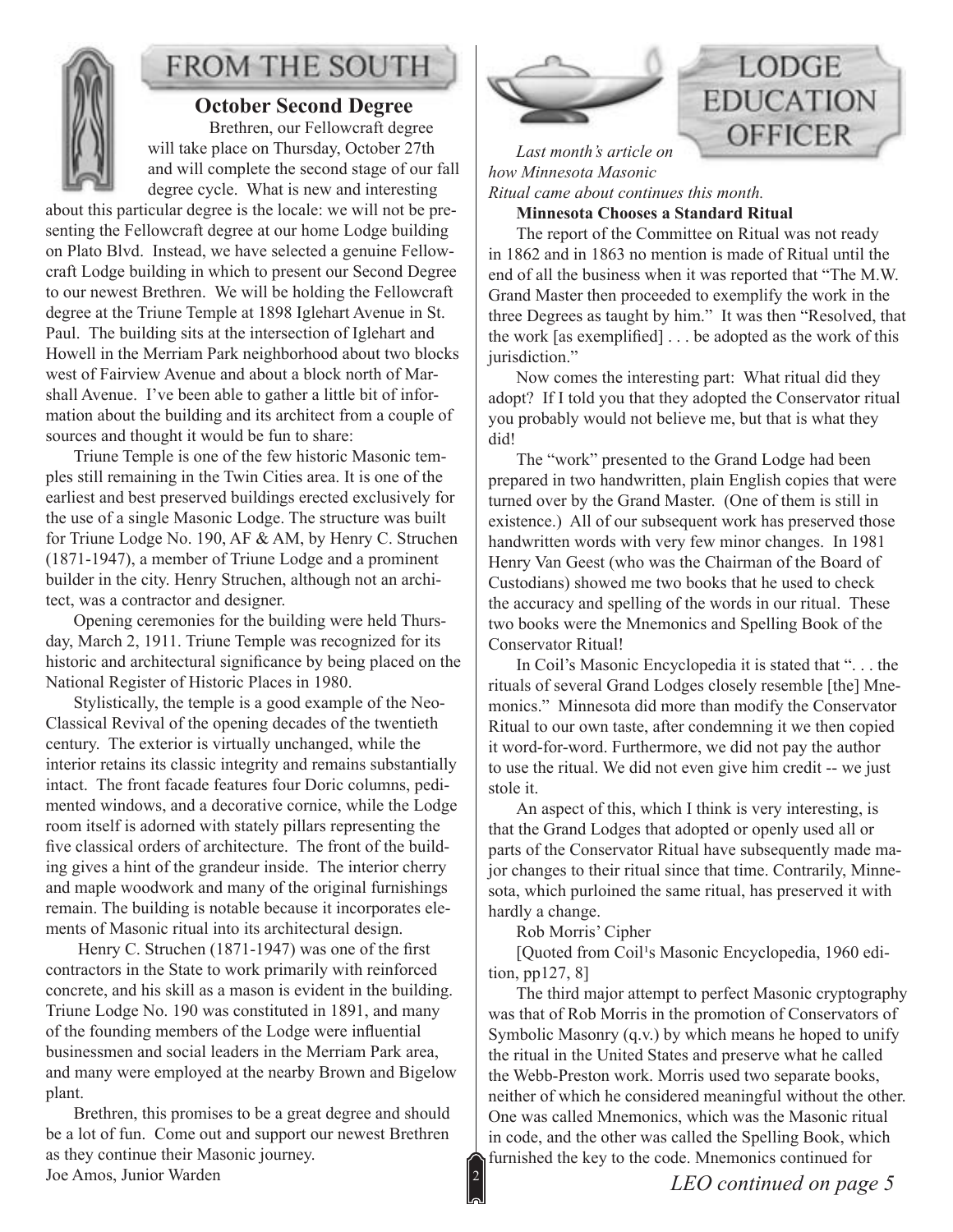# **Views from the Canadian Visitation 2011**



Terry's assistant, Valarie Freeman (AL 3), Ruby Boner and Terry Baker at the Saturday wine tasting event.



Dr. Steve Smith feeds the masses at the picnic.



Bocce ball was a big hit at the picnic. Here we have Shawn Towle, Bob Gibson (AL 3) and Matt Overmoen lining up their shots.



T'was a might chilly at the picnic? Here we are at South Valley Park in Inver Grove Heights

We are looking forward to making the trip to Winnipeg in two years!

3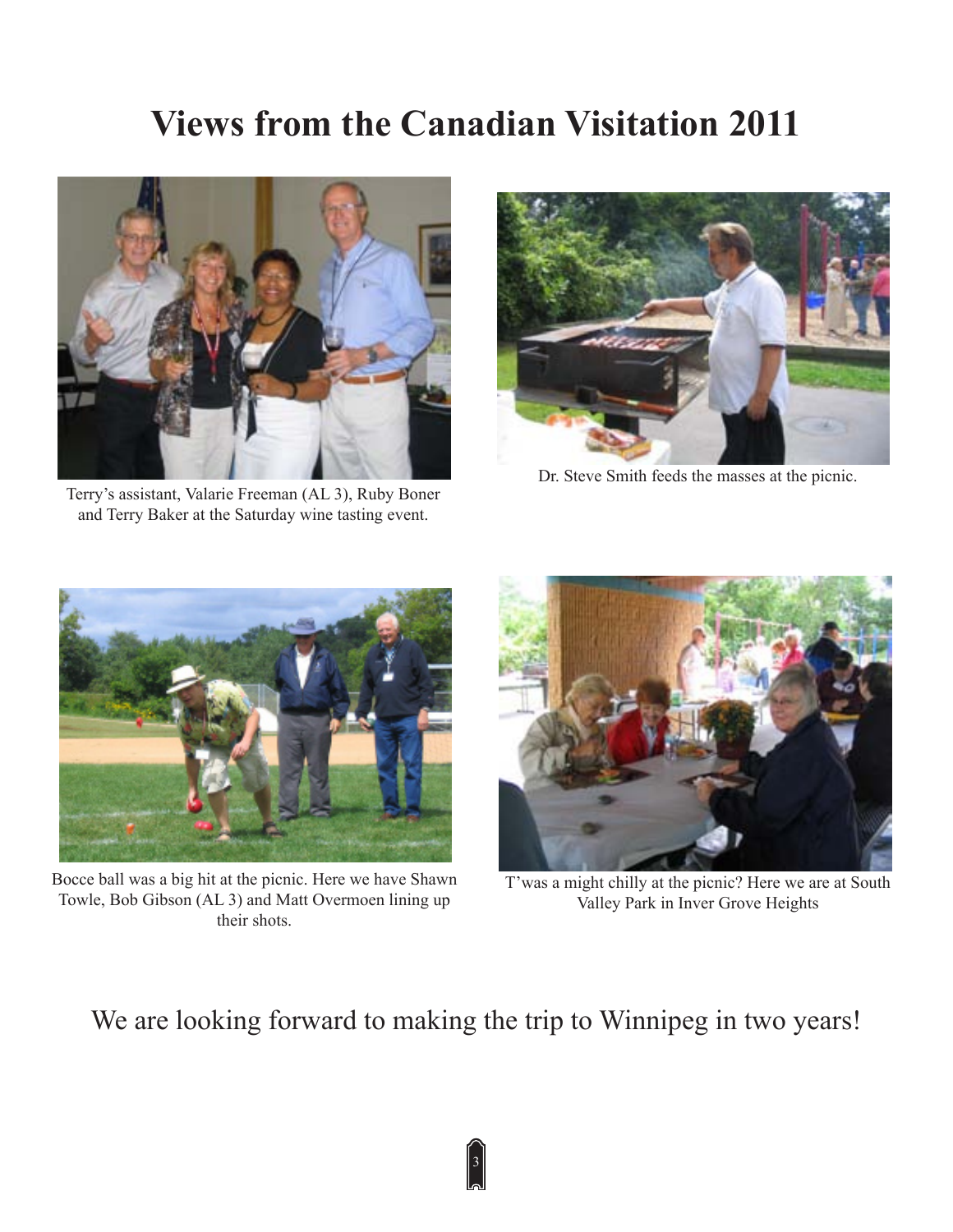In short, I know that I have a long way to go in terms of understanding and "getting to the next level" in the lessons of Freemasonry, particularly the lessons presented in the Scottish Rite. We all absorb information in different ways and apply that knowledge to suit the conditions we encounter in ways that we deem appropriate. For me, I have long held that the Golden Rule and the Ten Commandments are sacred guides to living my life, and I have done my best to live honestly to them. What is really comforting is that the tenets of Freemasonry are right in line with both the Rule and the Commandments; and since they are so closely aligned, I can say with pride that not only does Masonry meet my objectives, but I have been living the tenets of the institution since I first adopted them as my rule and guide.

Give yourself a few moments to reflect on your work in Masonry thus far. I hope, as will WB Barnes, that you will share your reflections on yourself and Freemasonry when the time avails itself in Lodge. And don't be shy about sharing your reflections with family and friends. They have probably already noticed a positive change in you since you joined. Your revelations will undoubtedly reinforce what they see in you.

See you in Lodge, Brothers. Fraternally yours, WM Drew

## **AMBASSADOR'S COMMITTEE**

Are you looking for something different? Maybe you're curious to see how other Lodges present their ritual. Or perhaps you're just itching to get yourself over to the other side of the river. Then why not join your Brothers from AL5 in a visit to Minnehaha Lodge in Minneapolis? Mark Wednesday, December 7 in your calendars and let's get together and enjoy some Masonic fellowship.

Minnehaha is expecting us, and they will need a head count for the dinner. So please, RSVP by sending an email to RSVP@ancientlandmark5.com or by calling the Lodge office. Here are the details:

> Minnehaha Lodge No. 165 5149 Bloomington Avenue South Minneapolis, MN 55417 612-722-3103 http://www.minnehaha165.org

Wednesday, December 7, 2011

Dinner 5:45pm Meeting 7:00pm

(Cost for dinner is \$10)

4

The rest of the story on how I joined the Lodge is nothing extraordinary, but I still think about my unusual path to Minnesota Masonry by way of the Indiana Masonic Home and Lester McGuire and can't help but smile.

While I only had the opportunity to know Lester for a few years, this short time left a lasting impact on my life. He was a wise, gentle, and good man, a true patriot and a shining example of Masonry in action.

I find it very appropriate to be writing about Lester for the November newsletter, as November 11th is Veterans Day; a day dedicated to honoring veterans of the United States Armed Forces. Lester was as patriotic a person as I have ever met in my life, and was proud to be a veteran of the United States Army.

As we go about our everyday activities this month, I hope we can all take a second to stop and think about the many military veterans in our lives; from the older World War II generation, to our friends, brothers, and neighbors who may have just returned from serving in Iraq or Afghanistan. Each of these veterans has a unique story, and we should not only make every effort to thank them for their service and sacrifice for our country, but also to take some time to get to know them and listen to their stories. You never know when you might meet someone like Lester McGuire, who changes your life forever. Keith Reierson, Senior Warden

# **NEXT STATED MEETING**

**Stated Communication - Awards Night** Thursday, November 10, 2011 Dinner at 6:00 PM, Meeting at 7:00 PM

**Special Communication - Master Masons Degree**

Saturday, December 3, 2011 Time to be announced

Published monthly, except July and August, by Ancient Landmark Lodge No. 5. Non-subscription newsletter to family and friends. Any article appearing in this publication expresses only the opinion of the writer, and does not reflect the official position of Ancient Landmark Lodge No. 5 or the Grand Lodge of Minnesota.

Permission to reprint articles appearing in this publication will be granted only on request to the Lodge Secretary. When reprinted, articles should note, "Reprinted with permission of Ancient Landmark Lodge No. 5 Newsletter, month and year." All articles are subject to editing and become the property of Ancient Landmark Lodge No. 5.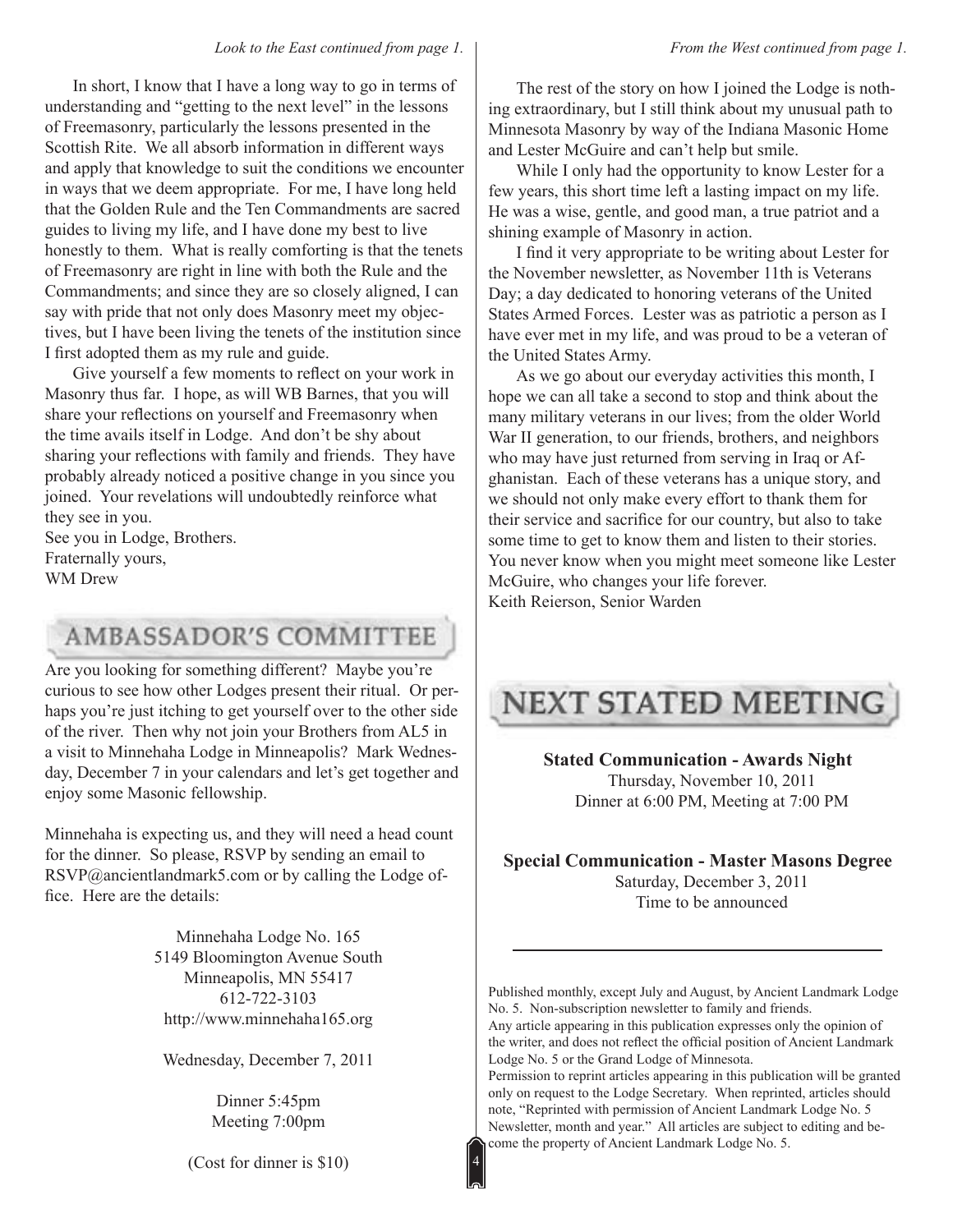### *LEO... cont. from page 2*

each appropriate section of the ritual a block of 17 columns of letters in 25 rows and, opposite that, a similar block of 17 columns of figures in 25 lines thus:

| 1 2 3 4 5 6 7 17<br>$1.$ T r h j b c f | 1 2 3 4 5 6 7 17<br>1.9765478 |
|----------------------------------------|-------------------------------|
| 2. d d v s w k m                       | 2.8765432                     |
| $3.0c$ s r n g b<br>4. e a s r t k y   | 3.9678565<br>4.6565477        |
| 5. a y f r d s w                       | 5.9824543                     |
|                                        |                               |
| 25                                     | 25                            |

The left block was to be read downward, starting by taking the first letter T then finding the corresponding number in the right block, which is 9. By reference to the Spelling Book, which contained all the words used in the ritual, each bearing a letter and number, the reader found that T 9 was The. In the same way, he found that d 8 was degree; o 9 was of; e 6 was entered; and a 9 was apprentice. Hence, the first five words represented by column 1 were 'The degree of entered apprentice,' etc. In justification of this device, Morris stated: "It is the same as was employed by the Grand Lodge of England in 1728 when Masonry was introduced into France; in 1733 when Masonry was introduced into America; in 1795 when Preston transmitted his work and lectures to the United States, by Thomas Smith Webb, during the 24 years that he was engaged in promulgating this system; and by every Grand Lecturer whose name has become historical. It is a method practical, lawful, easy, and sure." But the Grand Lodges would not permit Morris to perpetrate his on the Fraternity.

 "The rituals are merely auxiliaries in commencing the investigation of the recondite mysteries concealed in the ceremonies, allegories, and symbolisms of the craft." M.W.B. A.T.C. Pierson

"The trust of a Mason is in the most high God, as a basis which can never fail and a rock which can never be shaken, and will sustain and protect him under all the trials, difficulties and dangers while traveling through this vale of tears." Most Worshipful Brother Azariah Theodore Crane Pierson. Past S.G.I.G. of A.A.S.R. S.J."

Barnes' footnote: In Minnesota the ritual is assigned to the Board of Custodians of the Ritual Work who are responsible for its integrity and interpretation. We are fortunate in Ancient Landmark No. 5 in having one of our Brothers serve on this committee, WB Donald Olsen. For any questions on the ritual or proper Masonic etiquette, he is our 'in-house' expert. Our appreciation is expressed to him for the service that he has given us.



### **Termination, Impeachment or Retirement?**

There are but a few ways to leave the office of Secretary. One is either terminated, impeached, or takes the high road of retirement. Termination could mean a couple of things--either you did something terribly wrong and it's the highway, or your term literally outlives you... Now I believe that both of those options are just not acceptable ways to leave, though a Master or two may have thought differently at times.

So if termination is out of the question, how do you leave the office of Secretary? Well, I did try impeachment multiple times which WB Allan Floyd will attest to, since I did my best to make it happen in his year. This behind-thescene story happened spring of last year just before a degree. I am enjoying socializing during dinner, and I am quickly pulled away. WB Allan approaches me and politely asks for a list of the candidates for tonight's degrees. Annoyed, I respond something along the lines of "Damn it, I emailed it to you earlier today!" Feeling deviant, I get up, walk into my office, print the list in 5pt type, and hand it to him. He looks at it, puzzled, and responds, "I can't read it." To which I reply, "Surprise. You can't read an email either". Holding back many certain urges every Master comes to learn while in office, he quietly takes the list and walks away shaking his head. What he doesn't know is that I had already made additional copies in 16pt type which we all can read and put a copy on his podium ahead of time. When he sits down, he reviews his shrunken list, struggling to read it. Then, he moves on to the other paper work on the podium, finding the new list! We lock eyes and he mouths a couple of words to me, but I just don't recall what they were—wait, maybe it was something about his Irish Grandmother's favorite saying. I am guessing that impeachment was on the Masters mind that day.

Well if impeachment is not an option I guess Retirement is the final choice. Yes that's right, I am going to retire as the Secretary of the Lodge. I have made a commitment to both Keith and Joe to be the Secretary if so elected by the Lodge, but after, that I am hanging up the quill. I will transition to the role of Treasurer for the following year, both to help the New Secretary in his role and to keep continuity in our operations.

Just food for thought for everyone out there.

The "Best Job you could ever have in a Lodge" will be open in two years. On December 31, 2013, I will retire. I cannot end this without saying, "Thank You Brethren for allowing me to serve."

Doug Kuchera, Secretary

5